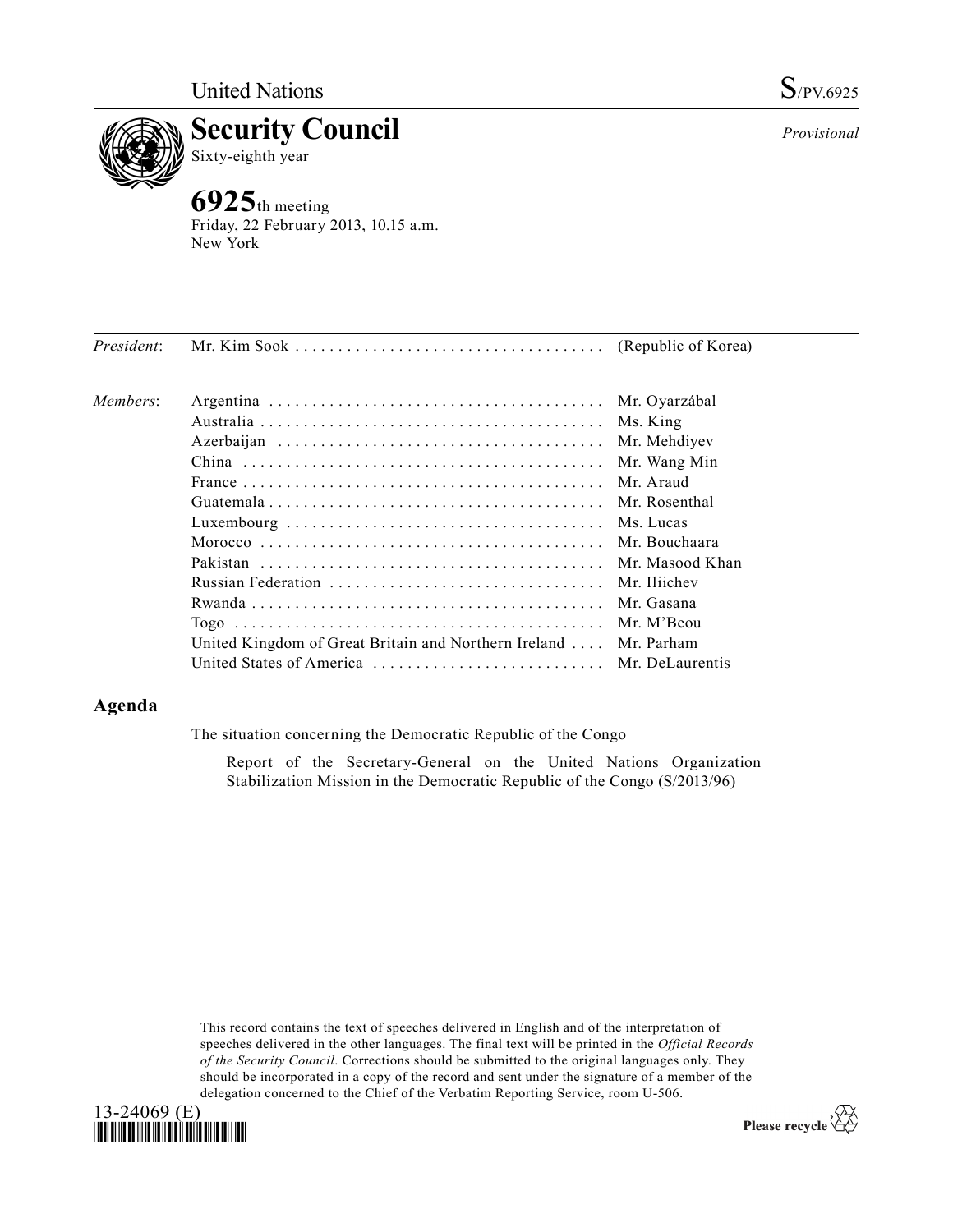*The meeting was called to order at 10.15 a.m.*

### **Adoption of the agenda**

*The agenda was adopted.*

### **The situation concerning the Democratic Republic of the Congo**

## **Report of the Secretary-General on the United Nations Organization Stabilization Mission in the Democratic Republic of the Congo (S/2013/96)**

**The President**: In accordance with rule 37 of the Council's provisional rules of procedure, I invite the representative of the Democratic Republic of the Congo to participate in this meeting.

In accordance with rule 39 of the Council's provisional rules of procedure, I invite Mr. Roger Meece, Special Representative of the Secretary-General and Head of the United Nations Organization Stabilization Mission in the Democratic Republic of the Congo, to participate in this meeting.

The Security Council will now begin its consideration of the item on its agenda. Members of the Council have before them document S/2013/96, which contains the report of the Secretary-General on the United Nations Organization Stabilization Mission in the Democratic Republic of the Congo.

I now give the floor to Mr. Meece.

**Mr. Meece** (*spoke in French*): I am honoured to have been given the opportunity to present to the Security Council an overview of the situation in the Democratic Republic of the Congo and on the work of the United Nations Organization Stabilization Mission in the Democratic Republic of the Congo (MONUSCO) in the context of the report of the Secretary-General distributed to the Council last week (S/2013/96). Certain elements of the current situation are encouraging, including the relative continued weakness of the organization and combatants of the Forces démocratiques de libération du Rwanda (FDLR) in the Democratic Republic of the Congo.

Nevertheless, I regret to inform the Council that the general security situation in eastern part of the country has continued to deteriorate since my last briefing (see S/PV.6868). Worse yet, certain areas have seen a significant deterioration in security and humanitarian terms. I refer here to the situation in northern Katanga. Moreover, it is my intention to focus the Council's attention on the security situation and associated key factors. Of course, I will briefly touch on certain other important developments linked to the Democratic Republic of the Congo.

### (*spoke in English*)

The attention of both the Congolese authorities and the international community has been focused mostly on the mutiny originally started by Bosco Ntaganda and now widely referred to as the Mouvement du 23 mars (M-23) rebellion. That attention is well merited. The consequences of the rebellion arising both from the direct action of the M-23 forces and the indirect effects felt throughout North Kivu and neighbouring provinces represent the most serious security threats to stability in the region in general and the population in particular, at least since I took up duties in Kinshasa in July 2010.

While there has been a general pause in M-23 offensive operations since its temporary occupation of the provincial capital of Goma late last year, the M-23 has continued to consolidate its own administrative structures in the portion of North Kivu it occupies, with reports of widespread violence and threats of violence within that area, targeting local authorities or others who attempt to resist its authority. In addition, MONUSCO continues to receive many reports of continuing M-23 recruitment of new combatants, including through the use of force, and widespread recruitment of minors. We have also observed that the M-23 has maintained significant military positions just outside of the city of Goma, in violation of the Kampala agreement reached last year. Those positions include well-placed firing positions on the Munigi Heights, which put the Goma airport within firing range. There has been no evidence to date of any general pullback of M-23 forces or a significant change in their general military posture. The M-23 forces maintain an appearance of being well supplied, well provisioned and well armed.

The M-23 has also continued to conduct patrols or stage other operations immediately adjacent to the city of Goma. Those have provoked in recent weeks increased fears and rumours in the area of an imminent resumption of large-scale military actions. They are indicative of a generally tense and fearful atmosphere in Goma and the general region. The overall situation is volatile and precarious and could break down at any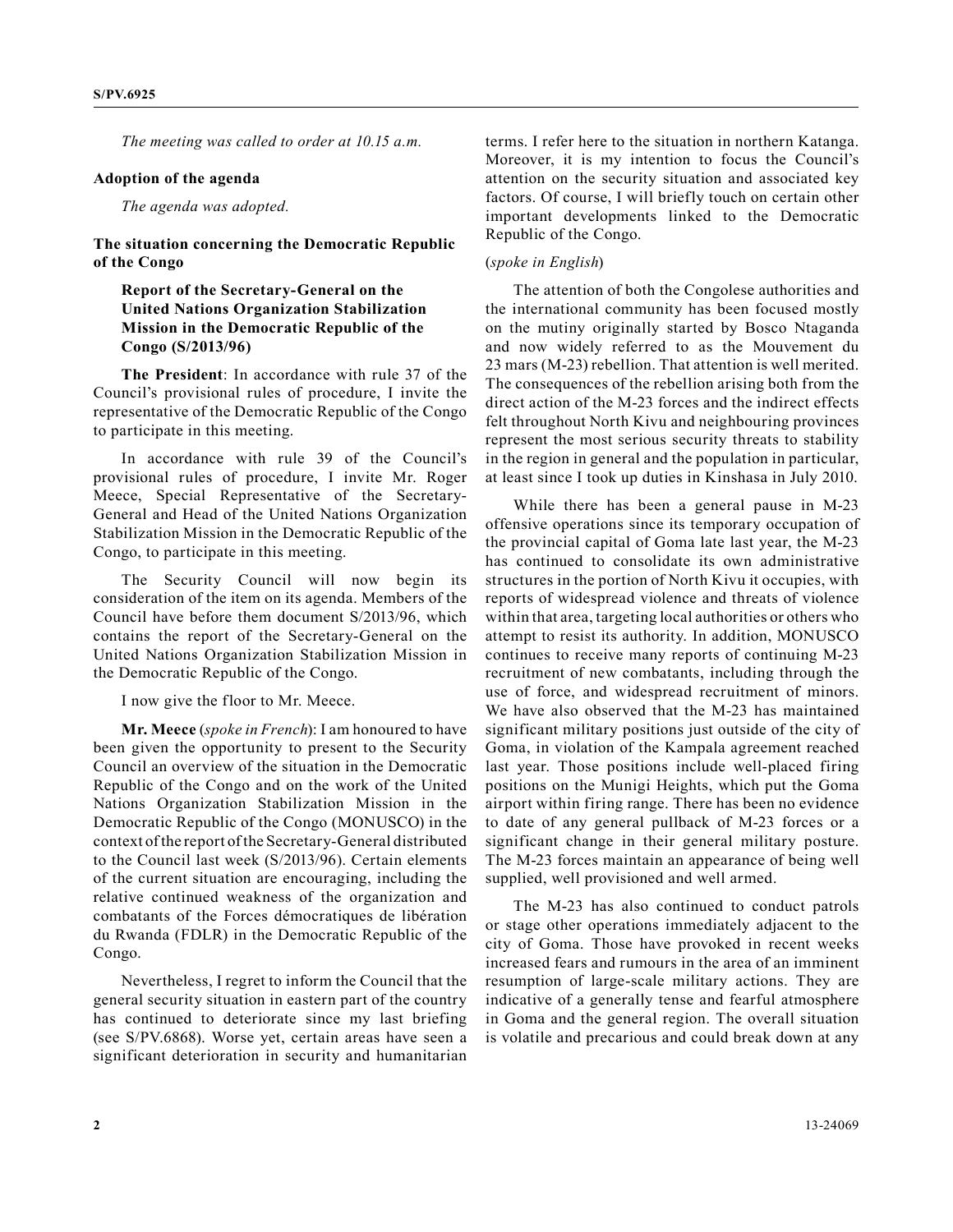time into large-scale conflict without much, if any, prior warning.

Government forces, the Forces armées de la République démocratique du Congo (FARDC), are maintaining a military presence in Goma of 650 troops, in accordance with the Kampala agreement. The FARDC Eighth Military Region headquarters has been re-established in an area south of Sake in the province. A renewed Congolese police presence has been established in Goma with the support and collaboration of MONUSCO, which has been maintaining order despite a shortage of arms, vehicles and other resources since the M-23 occupation of the city. Absent the three-way security arrangement at the Goma airport called for by the Kampala agreement, MONUSCO has maintained overall control of the airport from the time of the occupation through the present.

Associated with this situation, we have continued to see a general increase in Congolese militia activity through the province. Whether by design or simply circumstance, the continuing clashes between armed groups have assumed the character of proxy battles. For example, in the very volatile area around Pinga in North Kivu, there have been ongoing clashes between Mayi-Mayi Cheka, with Cheka having shifted his collaboration from the FDLR to the M-23, and the Alliance des patriotes pour un Congo libre et souverain, a militia now sharing anti-M-23 objectives with the FARDC. Other armed confrontations are regularly occurring involving a number of other forces, including the FDLR, Rahiya Mutumboki, Nyatura, the Front Congolais pour la rétablissement de la démocratie, Mayi-Mayi Shetani, and various other groups. Inter-community ethnic tensions, sharply heightened since last year by the M-23 rebellion, characterize many of these conflicts. All contribute to a general situation of instability, an overall degradation of security conditions, and a state of quasi-permanent threat to much of the population of the province.

The M-23 has been unable to establish any significant base of support outside of its occupied area of North Kivu, despite its strong efforts to do so. Nonetheless, there has been a general increase in militia activity in South Kivu province, increased insecurity in the northernmost portion of North Kivu, and ongoing strife in Ituri district of Orientale province, facilitated by security voids and the general preoccupation of authorities with the M-23 threat. This general increase includes some increased activity by the Ugandan Allied

Democratic Forces (ADF) group based in northern North Kivu, although it is not clear at this time whether this represents a longer-term trend or is a short-term coincidence. Widespread reports of killings, sexual violence including rape, the use of children and forced recruitment, and other human rights abuses characterize the violence in essentially all areas.

There are two relative brighter spots, if I may use that term, in the general security scene in eastern Democratic Republic of the Congo. One is the continuing weakness of the FDLR and its apparent inability to rebuild or reinforce its general capabilities, despite the general lessening of FARDC and joint military operations directed against them since the beginning of the M-23 rebellion. There has been a major reduction in the number of FDLR personnel processed for repatriation since a peak of 141 repatriated combatants was achieved in March 2012, just before the outbreak of the M-23 rebellion. This result was associated with the joint operations then ongoing in South Kivu. Numbers have fallen considerably since.

We did record an unusual surge in January of 66 repatriated Rwandan FDLR combatants, in contrast to the 29 recorded in December. Forty-four of these, however, were in South Kivu, apparently connected with a large-scale move of the majority of FDLR personnel left in that province, apparently seeking areas safer from attack by Rahiya Mutumboki and others. As of 15 February, however, only 19 FDLR combatant repatriations have been recorded for the month, apparently indicating a return to the generally low repatriation levels of late 2012.

Despite these conditions, there is no evidence that the FDLR has been able to build any new strength; in fact, all reports suggest the opposite. While the FDLR certainly does retain a significant capacity for making trouble in the areas of its operations, particularly in North Kivu, it seems clear that its overall position is weak — certainly compared to that of two or more years ago.

In Orientale district in north-eastern Democratic Republic of the Congo, the attacks and generally activities of the Lord's Resistance Army (LRA) also appear limited. In collaboration with the Dungu Joint Intelligence and Operations Centre, we continue to estimate LRA combatant levels in the Democratic Republic of the Congo to be very limited. Generally operating in small and usually poorly equipped and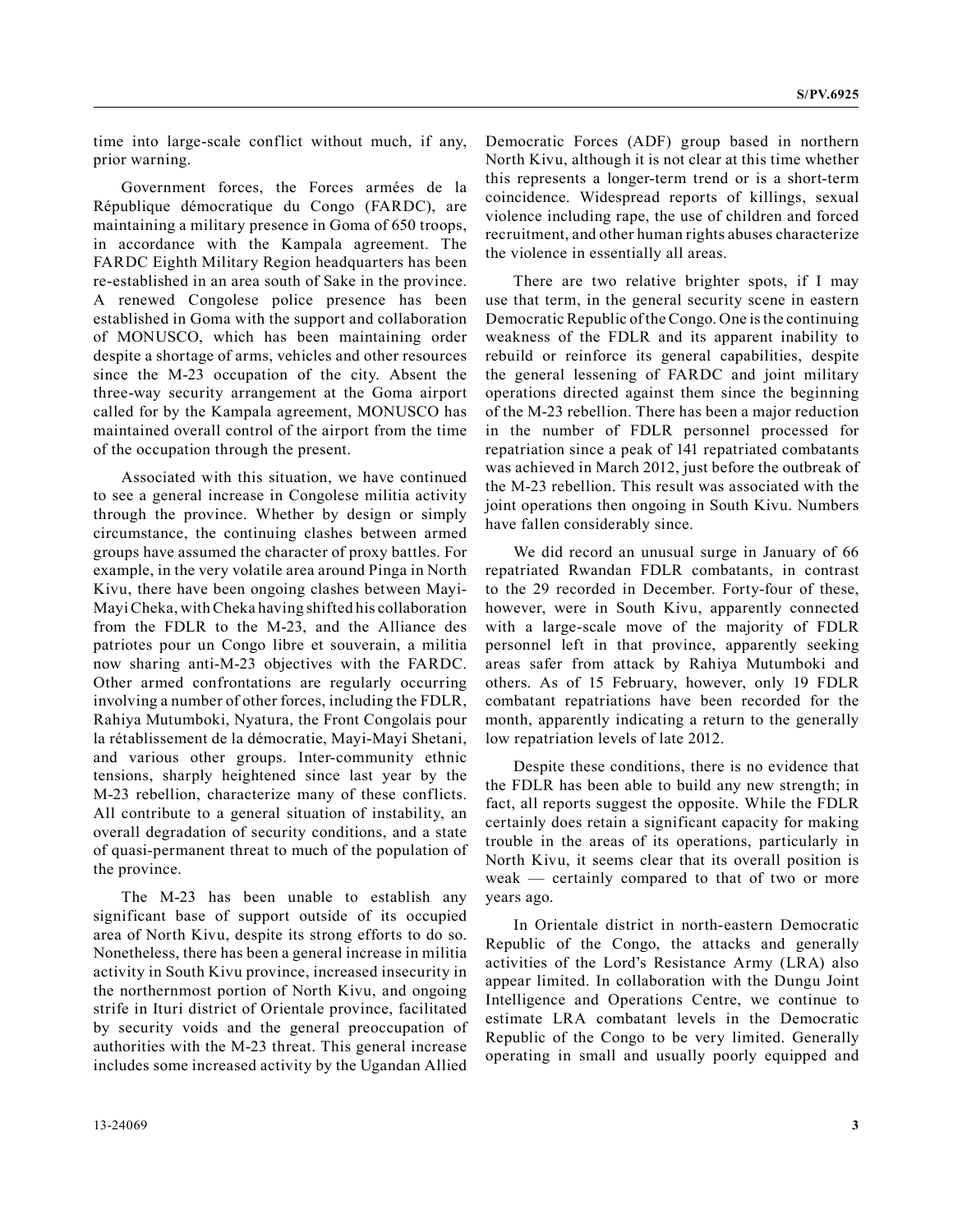supplied groups, LRA fighters certainly do continue to exact severe violence on civilians they target, including abductions, significant violence and looting by armed elements. Also, of course, the group retains the capability to move forces across borders at will, requiring ongoing vigilance and regional cooperation to put an end to this regional threat. For some time now, however, LRA operations and numbers in the Democratic Republic of the Congo have been of more limited scale. It should also be noted that the sparsely settled but very large areas of Haut-Uélé and Bas-Uélé districts also continue to experience elevated levels of violence from criminals, including poachers.

MONUSCO has sought to respond to all of these threats using all available resources and to the limits of our mandate. As noted in the Secretary-General's report, for example, and contrary to a considerable amount of erroneous press reporting at the time, MONUSCO was substantially engaged militarily to oppose M-23 offensive operations, including the November offensive against Goma. I would be happy to supply Council members with a detailed account of the military operations surrounding that M-23 offensive, as may be desired.

Unfortunately, as is clear, this military engagement and that of the Congolese FARDC forces failed to halt a strong, well-conceived, well-equipped and determined operation to take control of Goma. MONUSCO has been continuously reviewing our deployments and bases of operations to try to ensure maximum capacity to respond not only to the M-23 operations, but also to the threat posed by a wide variety of armed groups throughout eastern Democratic Republic of the Congo. Our civilian and police components and United Nations specialized agencies have all worked closely together to respond as effectively as possible to a broad and growing range of security and humanitarian issues. I must underscore again, however, that our forces and our resources are stretched very thin over a broad area. Indeed, as new threats are emerging in other areas, including Maniema and Katanga provinces, we have a very limited opportunity to respond to them.

As the Council is aware, there have been a broad range of regional and international efforts under way in regard to this daunting array of issues, and most especially in regard to the threats posed by the M-23, FDLR, ADF and other armed groups in North and South Kivu. These include the regional peace framework initiative spearheaded by the Secretary-General's office

to achieve a durable peace in the region, talks under way in Kampala under the general coordination of Uganda as chair of the International Conference of the Great Lakes Region, and increased regional initiatives associated with the Southern African Development Community (SADC) and the African Union. I will not detail all of those here, as the Council has already received substantial reporting and updates on these efforts.

I will briefly mention, however, two particularly important pending initiatives with a direct potential impact on MONUSCO activities. The first has been the proposal to add an unmanned aerial vehicle (UAV) surveillance capability to MONUSCO. I would like to express my personal thanks and appreciation to the Council for its support of this proposal, and I can assure Council members that we are moving forward with the relevant New York offices to ensure deployment of these UAVs at the earliest possible time. Our field personnel have affirmed to me the importance of the potential benefits that can accrue from this new capability, once deployed.

The other is the widely discussed proposal for an additional military force or brigade within MONUSCO equipped with a peace enforcement authority going beyond a traditional United Nations peacekeeping mandate. From my perspective, it has become increasingly clear that the United Nations Organization Mission in the Democratic Republic of the Congo, now MONUSCO, has long operated consistent with a traditional United Nations peacekeeping model developed and based on a post-conflict environment. Unfortunately, of course, as recent events have underscored anew, the environment in which the Mission operates is much more and too often one of active conflict.

Seeking to adapt a post-conflict peacekeeping model to this context has not been particularly satisfactory. I am convinced that a peace enforcement capability on the ground is a necessary component to help achieve the conditions necessary to obtain the engagements and commitments needed by all parties to permit a durable peace in the area to be established. As a specific proposal for that prospective force is finalized — likely utilizing military forces to be provided by SADC — I would strongly encourage the Council to give serious consideration to the proposal, its needs and requirements and, I hope, provide the necessary support and authorization for such a force to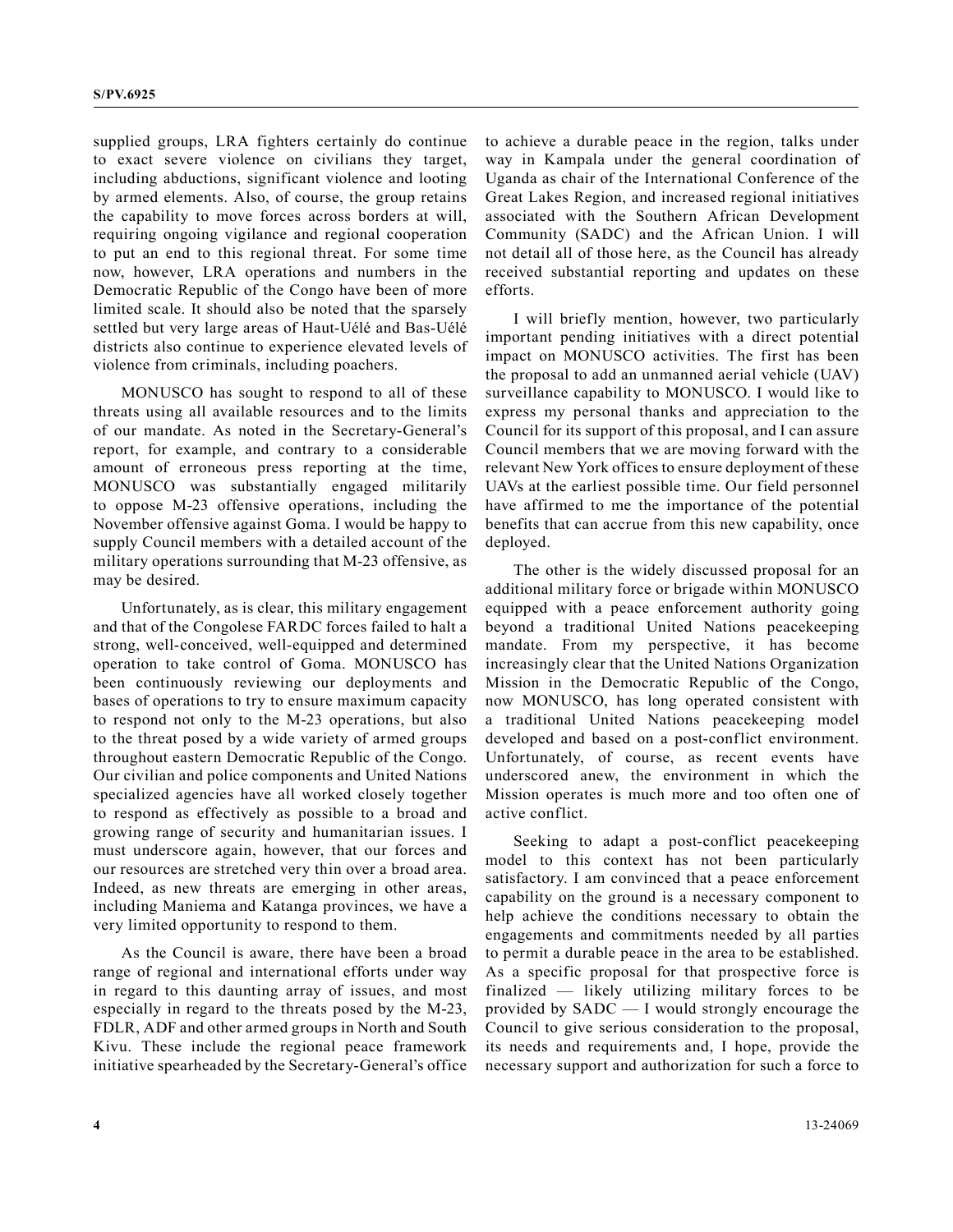be deployed at the earliest time possible. I believe that represents an urgently needed and important response to the existing situation on the ground, especially in North and South Kivu.

In discussing current security threats, I must also note the recent worrisome security developments in Katanga and other provinces. The Mayi-Mayi leader known as Gédéon and associated militias, such as Kata Katangais and others, have been increasing their activities in northern Katanga province since Gédéon's escape from prison in late 2011. The situation has now reached alarming proportions, affecting a growing geographic region and already producing a major humanitarian crisis. The Office for the Coordination of Humanitarian Affairs now estimates that there are 316,000 displaced persons in Katanga because of Gédéon-related military activity. That number is growing.

We have received many requests for an increased MONUSCO presence and response. Unfortunately, we have a very limited presence in the area and, correspondingly, a limited capacity for response. Nonetheless, we are looking at all possibilities involving all relevant country team agencies, as well as MONUSCO, and working with local, provincial and national authorities to identify options. I fear, however, that the situation will likely grow worse in the coming weeks.

Likewise, I have been concerned by events that took place roughly a week ago, with the temporary occupation of the town of Punia in Maniema province by a cell of the Rayi Mutumboki militia group — a considerable distance from what had been their area of operations in South Kivu province. That represents another expansion of the reach of militia activity and violence and, again, beyond the area of any MONUSCO presence. In that case, a FARDC counter-attack using troops from Kisangani was able to drive out the Rayi Mutumboki elements a day after their occupation of the town, driving them east towards Kasese, a town in Maniema that was still under Rayi Mutumboki occupation as of early this week. Fortunately, there were no casualties among the humanitarian workers from a number of agencies operating in the area. Nonetheless, that, too, represents a worrisome development to which we have a limited ability to respond. I would also note, in passing, as significant issues to monitor, potential problems with continuing tensions in parts of Equateur

province and reported significant refugee flows from the Central African Republic into Equateur.

The increasing challenge to humanitarian agencies has been growing increasingly acute, particularly in the light of the ongoing financial pressures limiting funding for needed operations. Humanitarian workers are facing daunting challenges in delivering services to needy populations, certainly including, but not limited to, the large and growing numbers of internally displaced persons (IDPs) in the Kivus, but elsewhere as well. The challenges include adequate access as needed and associated security threats posing potential immediate dangers to the individuals and agencies involved. We are working as closely as possible with MONUSCO resources and those drawn from all United Nations agencies to respond to those needs. Those include security concerns, focused on large and growing IDP camps in North Kivu, in protecting those in the camps from attacks. We have achieved some progress in that regard. However, I would very much urge all Member States and organizations to be as forthcoming as possible to support those humanitarian efforts to the maximum extent possible, so as to facilitate effective responses to the already enormous, and likely growing, needs.

Before concluding my remarks, I would like to briefly note a few important developments also touching on MONUSCO's mandate.

The Nations Assembly recently adopted a new election law providing for substantial reforms to the Independent National Electoral Commission (INEC). Just within the past week, the Assembly also passed a required legal review by the Supreme Court, which will be forwarded to President Kabila for promulgation in the next few days, which we expect soon. That will set the stage for INEC reforms, including a new formulation of an oversight plenary and executive board. As that unfolds, we will need to examine, in collaboration with all engaged partners, the prospects and timing for needed pending democratic and transparent provincial and local elections to determine an appropriate engagement to support the process. That represents a critical phase of development for the nascent democracy in the Democratic Republic of the Congo, as well as for pending decentralization moves consistent with the 2006 Constitution and popular will, all in the general existing political context. It is too early to reach definite conclusions about how those processes can and will unfold. The issues represented,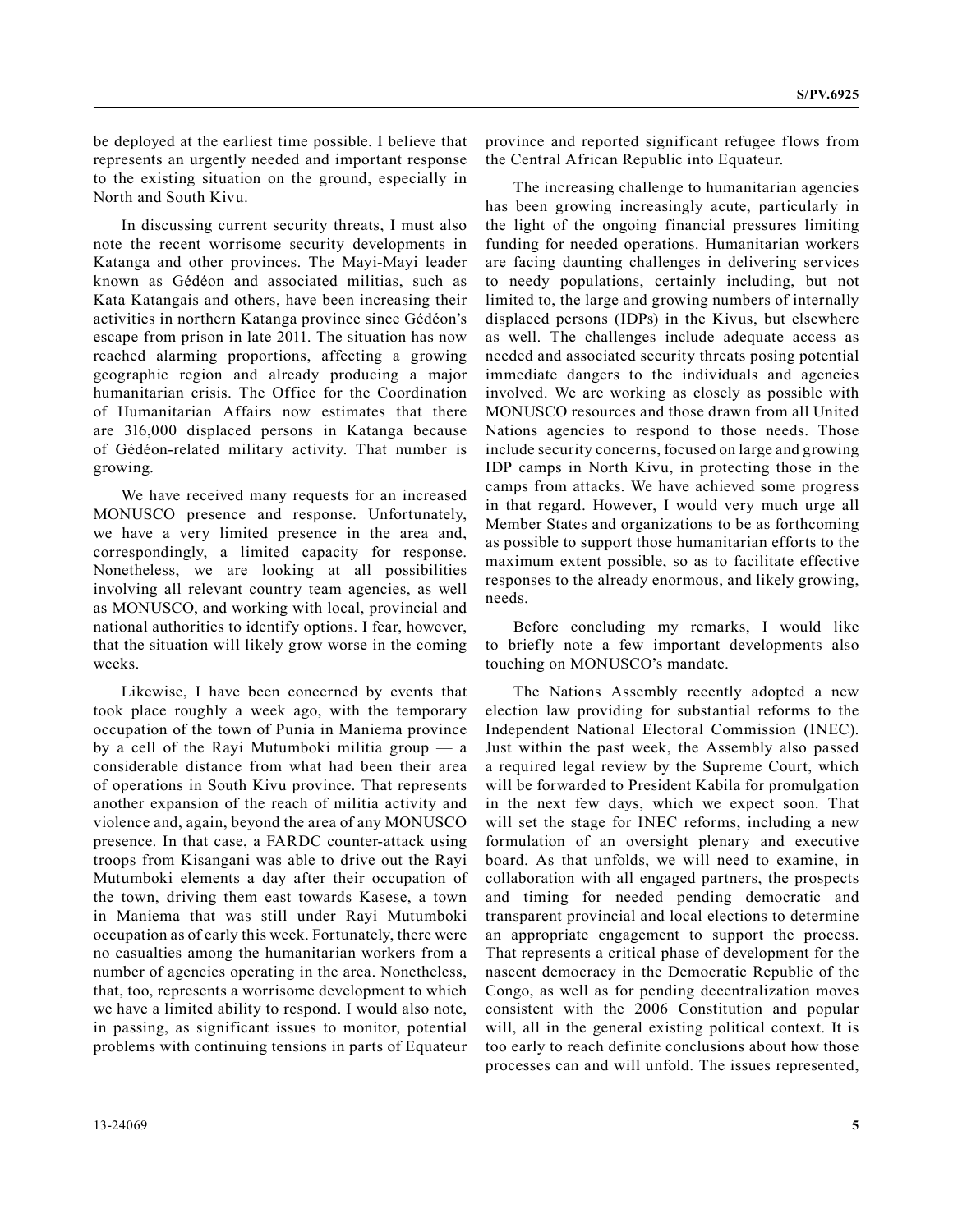however, are of obvious importance to the future of the country and its people.

I must also note that critical reviews of the existing stabilization and reconstruction plan for areas emerging from armed conflict/international strategy for security and stabilization programmes in the eastern part of the Democratic Republic of the Congo, as well as moves to advance to formal adoption the Peace Consolidation Programme for other areas of the country, are also moving forward. All of them are of great importance for the stability and development of the country. All affect the issues of MONUSCO involvement, the transfer of functions, as possible, to country team members, and how key issues may be addressed generally. I should also note that all of those questions are directly linked as well to issues of security and stability in the eastern and other areas of the country; each is also important by itself.

Security sector reforms, most critically military reform efforts, also remain at the centre of key immediate priorities. President Kabila recently repeatedly reaffirmed the importance of that sector and his intentions to implement major new activities in that regard. However, it remains of vital importance to define a comprehensive strategy that provides the needed resources, engagements and expertise of all parties under Congolese Government overall direction. We will maintain an active dialogue with Government authorities to define how those initiatives may unfold.

I should also note significant recent progress in two key areas, including the formal adoption of a joint United Nations/Congolese Government action plan to stop and prevent underage recruitment, sexual violence against children and other grave child rights violations by FARDC and Congolese security services. We have made considerable progress to define associated specific actions, which represents a major and encouraging step forward in a long-standing area of concern. As well, I am pleased to report that we are nearing the formal adoption of the long-awaited multi-year joint justice programme, to be jointly signed by the Congolese Minister of Justice and the United Nations, with its implementation overseen by the Ministry of Justice. I am optimistic that that will be ready for adoption and signature in the near future. That will effectively complement our ongoing efforts with the military justice system in the fight against impunity, which remains a high priority. We will continue to pursue those activities as strongly as possible

Finally, before I conclude, let me take note of the various discussions and options regarding potential modifications of the MONUSCO mandate. I strongly believe that such a review is appropriate. Indeed, I have already indicated some areas where I believe a modification is urgently needed, especially with regard to a new peace-enforcement capability. Let me also strongly urge that those discussions be held in full cognizance of the overall context and the limitations of MONUSCO's available human and other resources. Above all, I strongly urge that the temptation be resisted to add more to the already very substantial compilation of MONUSCO tasks and requirements. It is essential that mandate-tasking be tailored to a realistic appraisal of the overall context and available resources and capacities.

### (*spoke in French*)

I should like to reiterate my sincere gratitude to all the members of the Security Council, as well as Member States, for their active support for MONUSCO and its personnel, who work under dangerous and difficult circumstances. Allow me to express to all of MONUSCO's personnel, military and civilian alike, a final word of gratitude and commendation against the backdrop of a very worrisome situation in the Kivus and Katanga. All United Nations staff carry out their work with perseverance, often in the most difficult of conditions, thereby demonstrating a spirit of sacrifice and commitment that honours the ideals of the United Nations. Blue Helmets and civilian personnel alike face the challenges associated with the mandate that the Council has entrusted to them with professionalism, courage and determination. In that regard, they deserve our gratitude and our admiration. My thanks go to them and to the Council for its support and attention.

**The President**: I thank Mr. Meece for his briefing.

I now give the floor to the representative of the Democratic Republic of the Congo.

**Mr. Gata Mavita wa Lufuta** (Democratic Republic of the Congo) (*spoke in French*): I would like to say once again how much we are honoured to see you, Mr. President, as the President of the Security Council at this time and to reassure you of my country's support in the success of your very noble task.

I thank the Council for the opportunity to speak at this meeting convened to consider the situation in the Democratic Republic of the Congo. This is also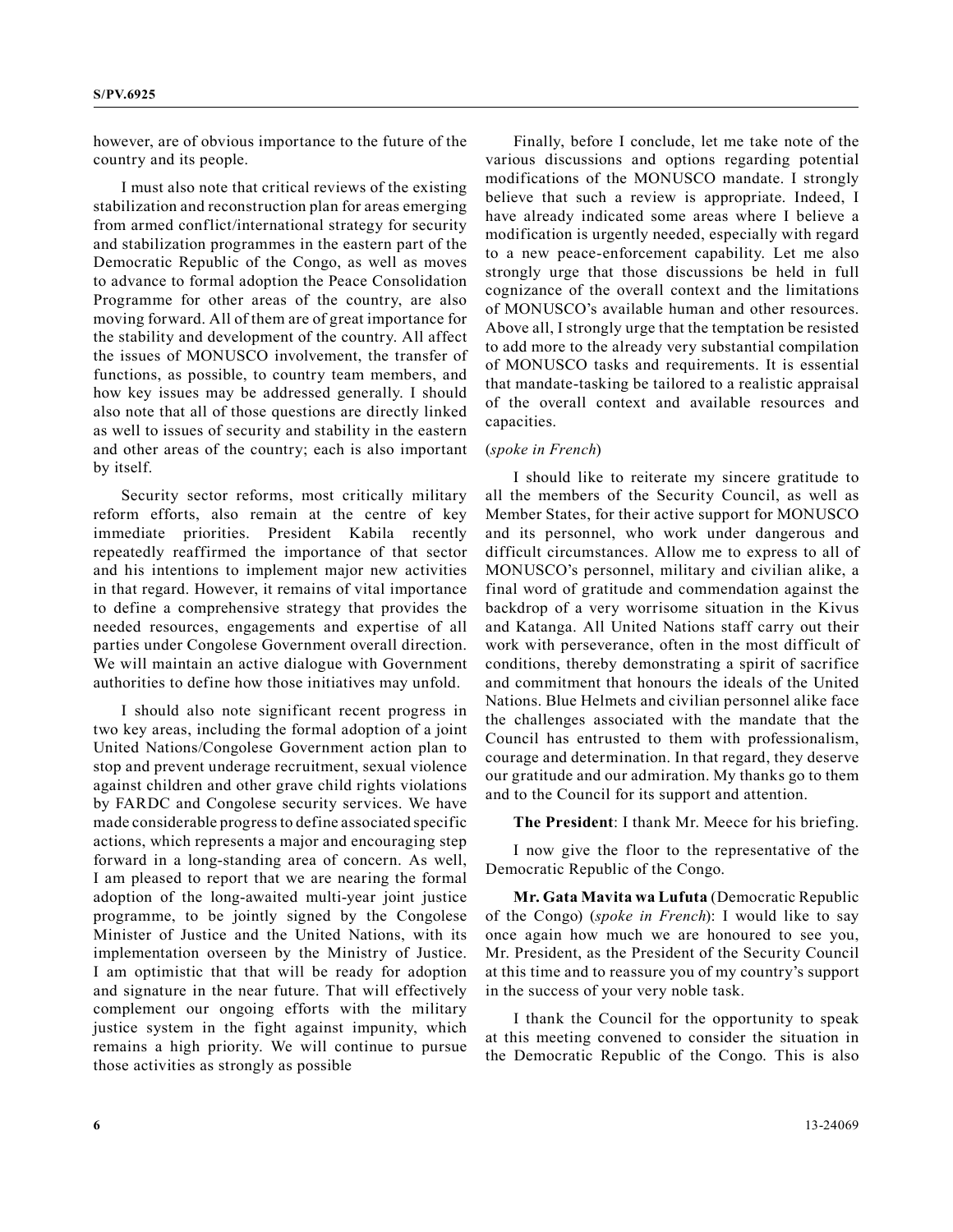an opportunity for me to especially thank Secretary-General Ban Ki-moon, who, since taking up the leadership of the Organization, has spared no effort to find a solution to ensure the return of lasting peace in the Democratic Republic of the Congo. The signing on Sunday in Addis Ababa of the framework agreement on peace, security and cooperation in my country and in the Great Lakes region is further proof of his efforts.

I should like to welcome the presence of Mr. Roger Meece, Special Representative of the Secretary-General for the Democratic Republic of the Congo. I thank him for giving the Council his assessment of the progress achieved since November 2012 in the implementation of resolution 2053 (2012).

I would like to begin, if I may, by first conveying the following three points.

First, strengthening the mandate of the United Nations Organization Stabilization Mission in the Democratic of the Congo (MONUSCO) and swiftly deploying an intervention force are major concerns for my Government at the moment. That effort, as we all know, is intended to respond to a real and urgent security need in the eastern part of my country. After many appeals by my Government, the Secretary-General and a number of partners, both bilaterally and multilaterally, we believe that the matter of strengthening MONUSCO's mandate is the correct thing to do and requires swift action by the Security Council.

Secondly, taking into account the fragility of the situation on the ground, my Government calls on the Security Council to consider as quickly as possible adopting a resolution to change MONUSCO's mandate.

Thirdly, with regard to human rights violations in the area of Minova that are purported to be committed by the forces of the Democratic Republic of the Congo, I should like to point out that the Government has never refuted those accusations; quite to the contrary, it has authorized the arrest of the perpetrators of those acts so that they can be brought to justice before the competent judicial bodies. That has been done, as noted in several paragraphs of the report before the Council (S/2013/96).

I would now like to turn to that report, which Mr. Meece has just introduced. I should first like to refer to the annexes.

First of all, I would like to reiterate my Government's support for the goals of the revised comprehensive strategy that the Secretary-General proposes to replace the current International Security and Stabilization Support Strategy, as set out in annex I to the report. Our hope is that attention will be given to achieving the main goal, that is, promoting long-term economic development to ensure sustainable stability in that area of the country. With regard to the strategy and initiative to transfer responsibility for some of MONUSCO's tasks to members of the United Nations country team, as set out in annex II to the report, the Government will express itself on that point once it has had an opportunity to review the special report to be presented by the Secretary-General to the Council.

The Secretary-General's progress report, currently before the Council, clearly establishes that the activities of the Mouvement du 23 mars (M-23) have significant consequences on stability in the eastern part of the Democratic Republic of the Congo and in the Great Lakes region, affecting hundreds of thousands of innocent civilians, as noted in paragraph 78 of the report. The same paragraph also concludes that the progress achieved on a number of fronts has been hampered, or even cancelled out, in certain areas. Moreover, the Secretary-General indicates that the M-23 enjoys external support for its destabilizing actions, which my delegation has repeatedly condemned, as has the Group of Experts in the clearest terms. The tension is widely known, so I shall not go into the details. However, I would urge those who still harbour doubts to read the Group's final report, dated 12 October 2012 (S/2012/843, annex), as well as its 18 May 2012 interim report and its annex (S/2012/348, annex). The reports highlight the role of external actors in the current destabilization of the situation in the eastern part of the Democratic Republic of the Congo.

From a human rights and humanitarian assistance perspective, the cruelty of the acts attributed to M-23 terrorists and the foreign forces supporting them have resulted in a deteriorating situation that affects both North and South Kivu, as underscored in paragraph 45 of the Secretary-General's report. Numerous allegations of violations of human rights and international humanitarian law have been attributed to M-23 fighters during the period under consideration, especially in November 2012.

To return to the security situation in Goma, I commend MONUSCO's implementation of its internal security plan in the context of Operations Wide Awake and Silent Guns. Under the chapter on progress,